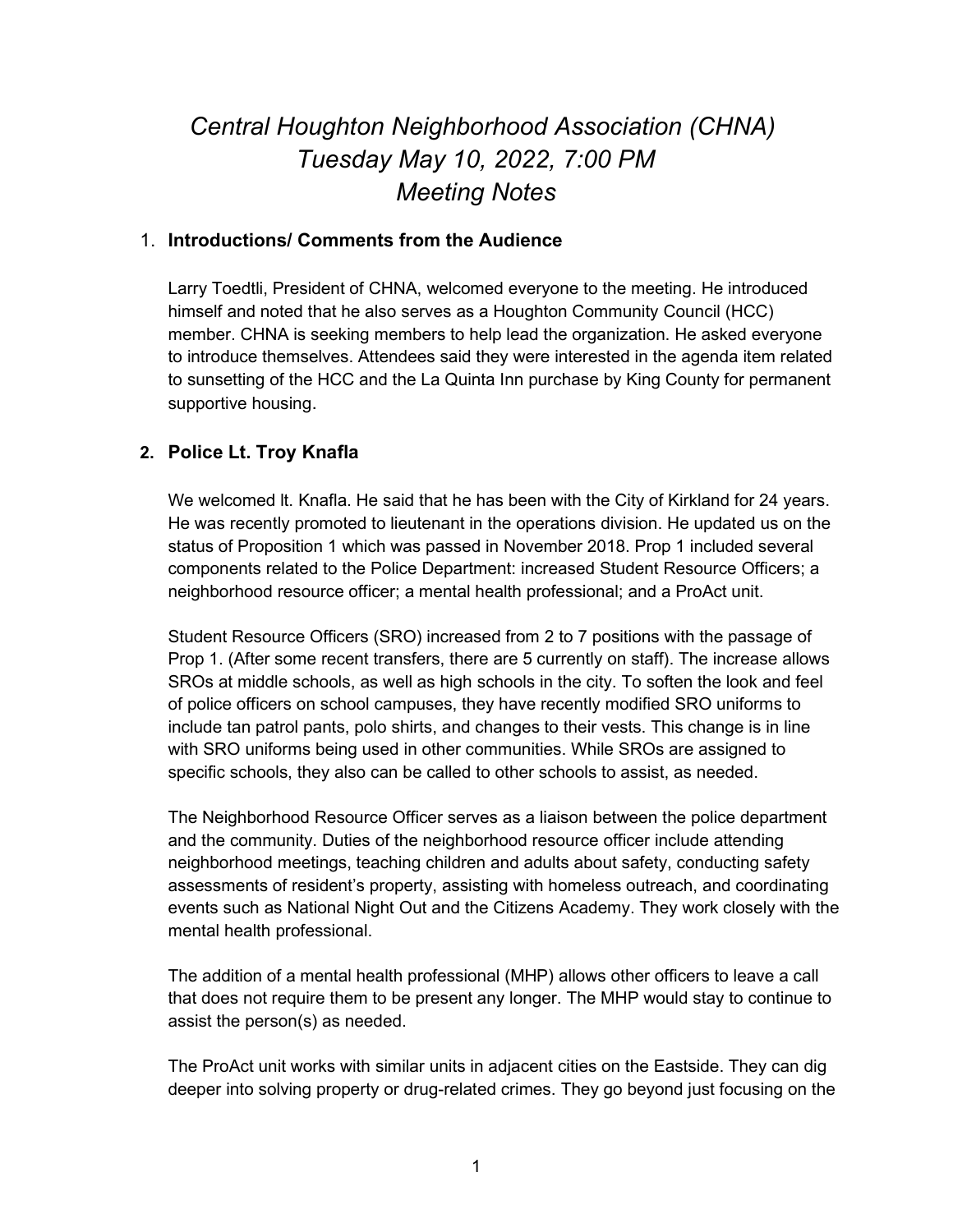person that may be caught stealing something or using drugs. The multiagency ProAct teams search for who is buying stolen goods, who's dealing drugs, etc. The current "hot" topic is thefts of catalytic converters from cars. Catalytic converters take only about 60 seconds to be removed from a vehicle. New legislation that requires purchasers of catalytic converters to get and record identification from the person selling them (similar to laws for pawn shops).

In response to a question, Lt. Knafla noted that response times to the Houghton community are not really affected by the location of the Police station in the Totem Lake area. That's because the patrol officers spend most of their shifts out in the community.

# 3. Northwest University Report

John Jordan, retiring CFO of Northwest University, introduced Ryan Porter as the incoming CFO. Ryan was the executive pastor at Eastside Foursquare Church in Bothell/North Kirkland. We look forward to Ryan representing Northwest University at our CHNA meetings. Welcome Ryan!

John also provided us with a brief presentation on the University's proposed minor expansion of the Butterfield Chapel on campus. The permits have been submitted to the City and the University is awaiting approval of the permits. The remodel/expansion includes a new prayer center on the northside, a green room and storage on the south side, and a modified front entrance on the eastside of the building.



The modified front façade will cover up the HVAC system (see photo) and enlarge the lobby by enclosing some of existing covered entryway.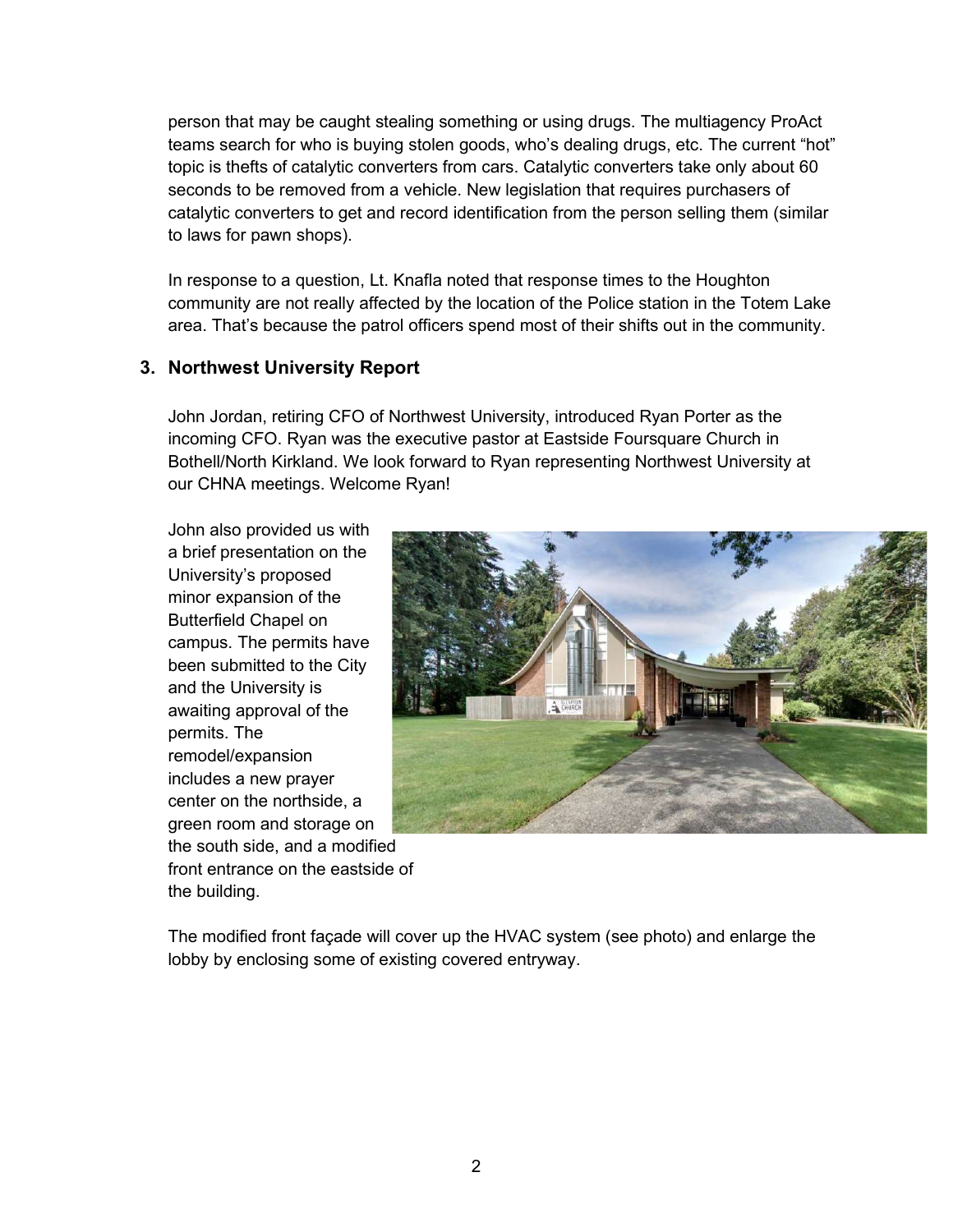John noted that due to the small size of the expansion, construction traffic impacts should be minimal. Most of the dirt work which requires trucks should occur during the summer months which will help avoid impacts on nearby schools. Trucks will be directed to use 108<sup>th</sup> Avenue NE to access NE 53<sup>rd</sup> Street to reach the chapel site. Construction

parking will be in the existing upper chapel parking lot.

John will stay on part-time with the University as the construction contact for the chapel project. If you have any questions or concerns during construction of the chapel expansion, you can contact him at:

John Jordan 425.889.7788 john.jordan@northwestu.edu.



# 4. Sunsetting the Houghton Community Council

Larry summarized that the state legislature passed HB 1769 to sunset the Houghton Community Council (and east Bellevue Community Council). The approved bill takes effect July 8, 2022.

The City Council will discuss the process options for enacting the sunsetting of the HCC at their May 17 meeting. The City Council packet for that topic can be found here.

The City Council will consider the processes to change code that created the HCC and its authority and responsibilities. They also will discuss how they want to move forward with land use/zoning code provisions that are different within the HCC boundaries and the rest of the city. The HCC will be briefed on these at their May 23 meeting.

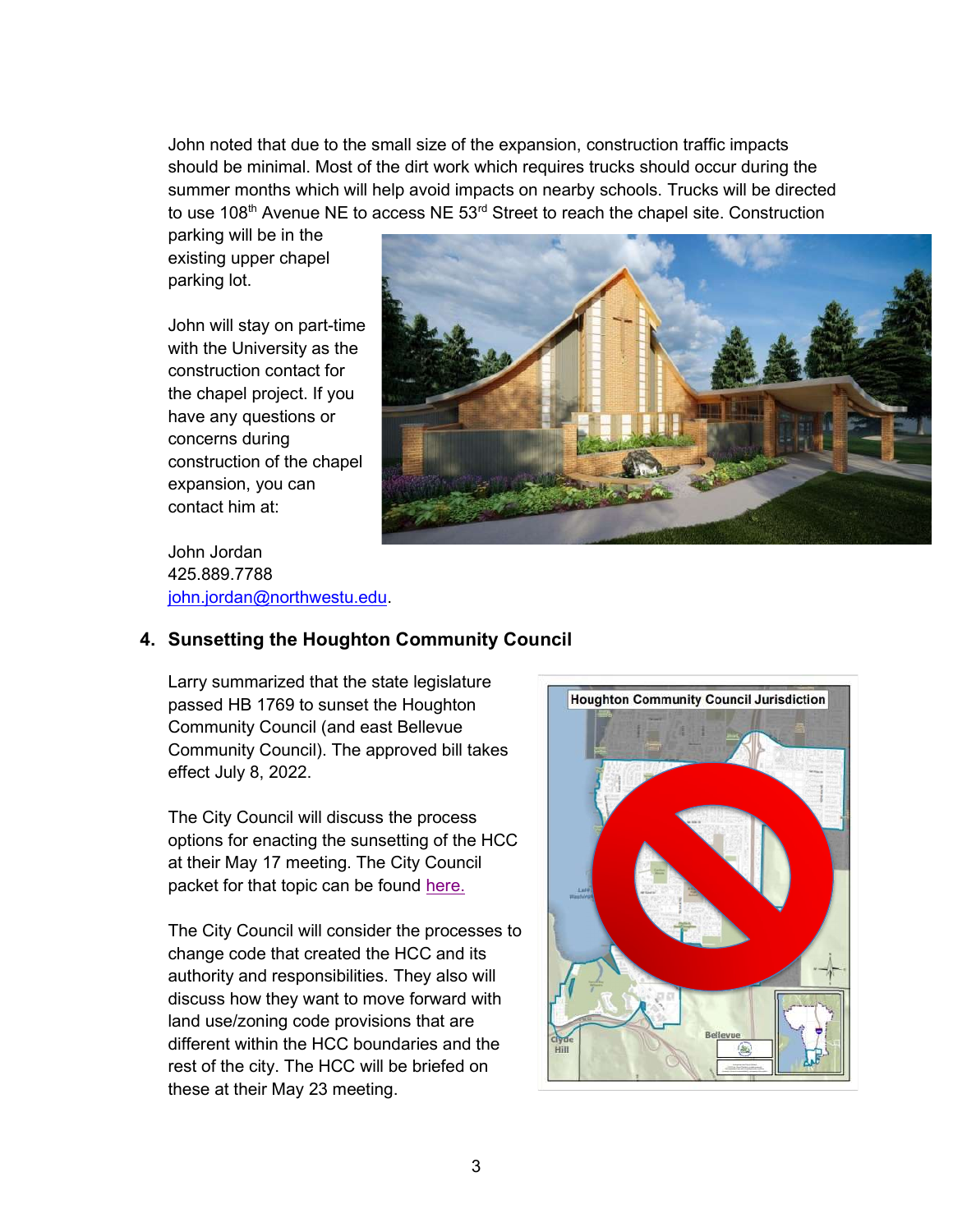#### 5. CHNA Business Items

#### a. IRS 990-N Form Submitted

As acting treasurer of CHNA, Larry reported that he filled IRS form 990-N. Form 990-N is a postcard-type online submittal for small revenue non-profit organizations.

#### b. Neighborhood Communications Program

Larry noted that CHNA continues to explore ways to engage with more residents and businesses within our neighborhood association boundaries. CHNA has been using it's Facebook page, website, and distribution email list to let people know of upcoming meetings or other information that may be of interest to the members.

As part of the sunsetting of the HCC and planning for the 2022 CHNA Celebration event, we started exploring additional options to expand our avenues of communication. Haris Husain, a resident in the northeast part of the CHNA boundaries has conducted some research of different tools and discussed them with residents in his immediate neighborhood.

Haris reported that Houghton is a pretty "sleepy" community, in that people primarily get engaged in community issues if there is a perceived or real direct impact on them, their family, or their property. Most people are not interested in attending in-person meetings (even virtually). Evenings fill up quickly with personal and family activities. Haris also notes that meetings may run long.

He noted that people are somewhat concerned about their email address(es) getting sent out and people would like assurances that their email address can be hidden. He noted that Google Groups could be a solution to that, but he wants to do more testing with a small group. Larry noted that several of the neighborhood associations, including Lakeview and Highlands, as well as the Kirkland Alliance of Neighborhoods (KAN), use Google Groups. Larry noted that he cannot directly reply to the Lakeview Google Groups, but there is likely a setting to allow that since he can reply directly to KAN emails sent through Google Groups.

If you have any questions, comments, or suggestions, please contact us at: centralhoughton@gmail.com

Our web site is: http://www.houghtonlives.com/

Facebook: https://www.facebook.com/groups/C entralHoughton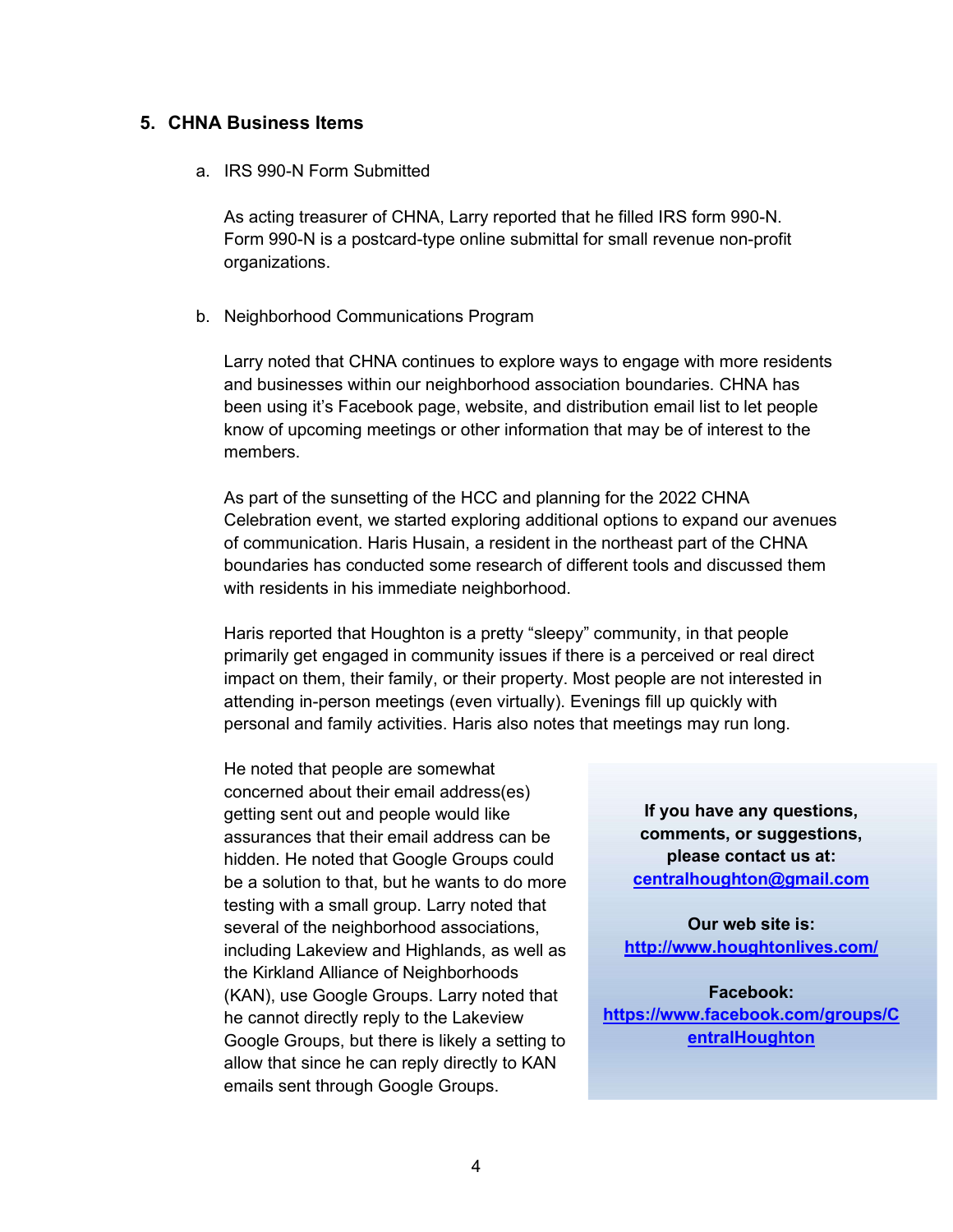Haris is also evaluating use of the Nextdoor app and setting up boundaries that are contiguous with CHNA boundaries. This requires going through a community moderator which he is trying to connect with. That could allow CHNA to specifically send information to Nextdoor members within that boundary (unless they opt out). Another option with Nextdoor is to create a CHNA group and ask people to join it. This will require getting the word out on the group and will likely take more time and effort.

The group discussed how to get newer residents to identify with Houghton and why they should connect with us. They just don't have the history. A lot of people are interested in development (or redevelopment projects) and traffic/transportation issues and possible impacts.

We decided to keep exploring Google Groups and Nextdoor. We agreed that we will need to post to lots of different mediums if we are going to be able to reach more people. Some people may use Nextdoor or other apps, but not Facebook.

Haris will continue to coordinate with Larry in hopes to come to an approach in time to incorporate the options on our 2022 Mailer that we plan to send out by mid-July. If anyone has comments or ideas for us to consider, please email us at centralhoughton@gmail.com.

c. Board Positions/ Bylaws Changes

At our March meeting, the group discussed potential changes to the CHNA Bylaws to encourage more participation by youth residing within our neighborhood boundaries. Younger people would bring a different perspective to help broaden our reach and hopefully our effectiveness. This could be in the form of different community projects, school issues, recreation, and communication tools.

Larry presented some additional revisions that included a Youth Member Board position for 16- or 17-year-old residents residing within CHNA boundaries. He noted that this is similar to what the City's Transportation Commission has set up. The revised Bylaws require approval of the Youth Member by the other Board members.

The proposed revisions to the Bylaws were approved unanimously. A copy of the revised Bylaws will be posted to the corporation section of our web site. – Bylaws.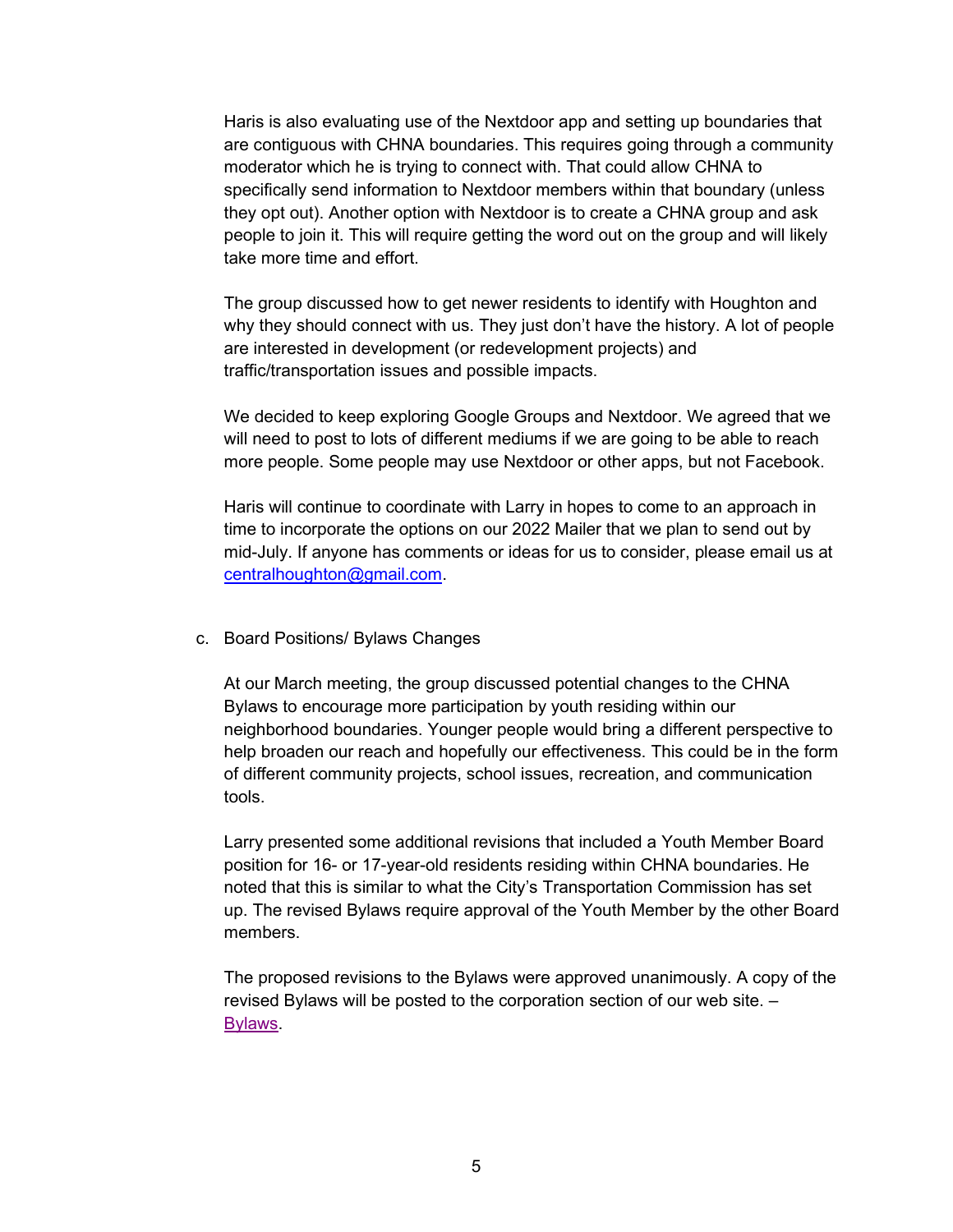d. Election of Officers

Elections for next year's Board (starting in June) were also conducted at our May 10, 2022, meeting. Larry noted that Lisa McConnell, current secretary and longtime CHNA Board member, will be leaving the area and therefore will not be able to continue to serve. He also noted that, if elected, this will be his last year serving as President. After motions, seconds, and voting, the results of the elections are:

President – Larry Toedtli Vice President – Haris Husain Secretary – Susan Harris-Huether Acting Treasurer – Larry Toedtli Youth Member – open

We can fill any open or acting Board positions by an affirmative vote of the majority of the other officers at any future meeting. If you are interested (or know someone that may be interested) in joining our Board, please contact us at centralhoughton@gmail.com.

# 6. 2022 Neighborhood September 5, 2022 Celebration – Event Planning SAVE THAT DATE!!!

We reviewed the status of planning for the 2022 CHNA Celebration Event. The purpose of the event is to have some fun with your family, meet your neighbors, and reintroduce residents and businesses to CHNA and its role.

# The event is being scheduled for Labor Day, Monday September 5 from 12 Noon to 3 PM. It will be held at the field at the Emerson/Northstar school campus at 108th Avenue NE/NE 53rd Street.



The Celebration Event will be a bring your own picnic; CHNA plans to provide some snacks and drinks. We are planning on having live music, family and children's activities (like a kid's challenge course and backyard-type games), as well as information and conversation stations. We are targeting submitting our application to the City Parks Department in early June. We will advertise the event through our mailer (see below) and other means.

We will be seeking additional volunteers to help with set-up and staffing event activities and clean-up. If you are available and in joining us, please let us know at: centralhoughton@gmail.com.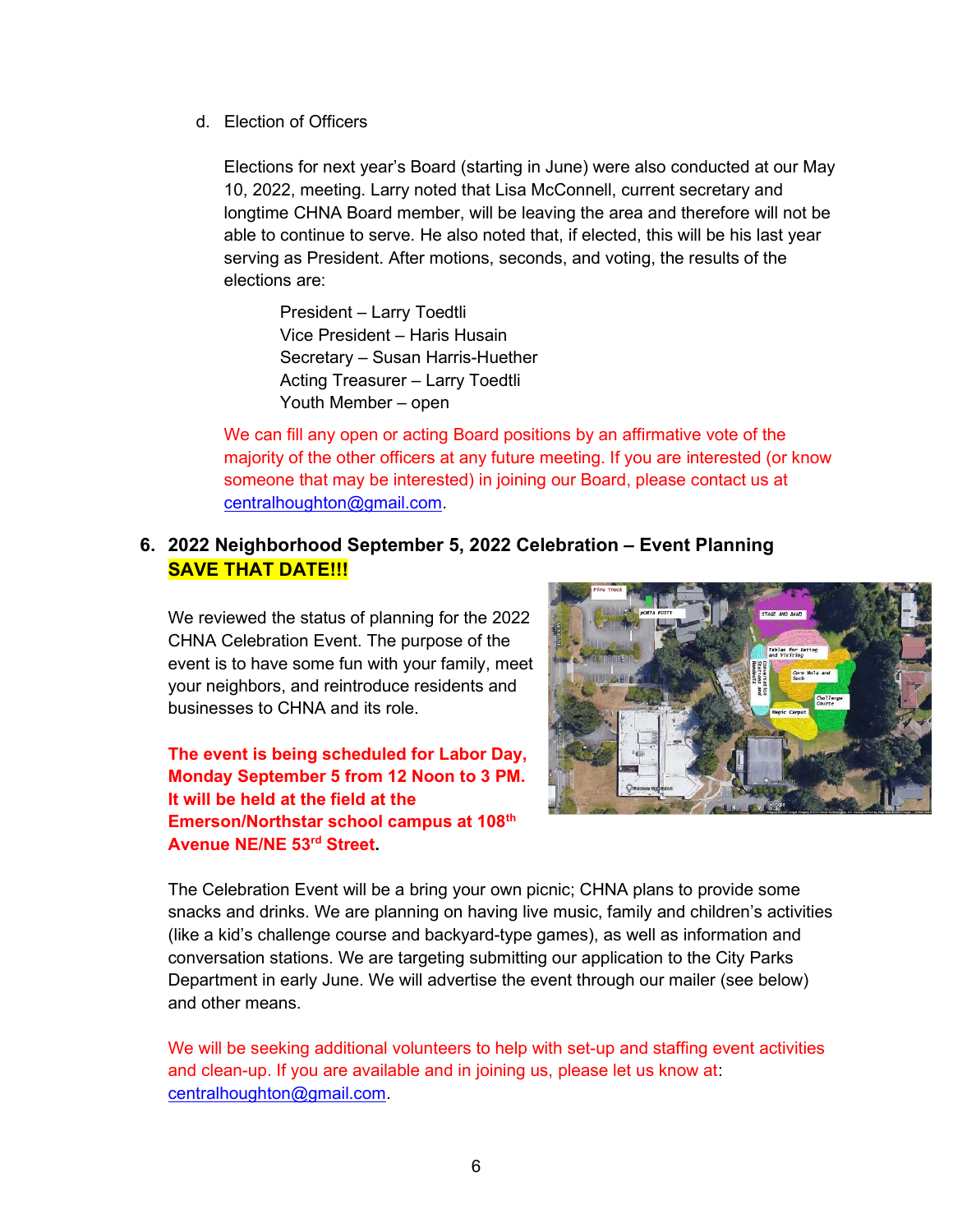## 7. 2022 Mailer

Larry noted that changes will be required to our draft 6 by 9-inch postcard mailer that CHNA plans to send out to all addresses within our CHNA boundaries in July. The mailer will serve as an invite to our Labor Day Celebration (see above) and to re-introduce the Neighborhood Association (NA) to residents and businesses within our boundaries. It also will serve as a welcome to the neighborhood for newer residents. We will be printing and mailing through the United States Postal Service's Every Door Direct Mailer (EDDM).

We would appreciate some assistance in developing a final version of the postcard. Email us at centralhoughton@gmail.com if you are interested in helping.





#### 8. La Quinta Homeless Housing and Health Through Housing Initiative

King County has purchased the La Quinta Inn on Northup Way to be converted into permanent supportive housing for chronically homeless persons. The Kirkland City Council has been very supportive of the proposed purchase. On March 1, 2022 The Kirkland City Council adopted Resolution 5522 which sets terms and conditions necessary to maintain City support of La Quinta Inn as a King County Health Through Housing site. A summary of the resolution can be found here on the City's web site. The facility is planned to be open for permanent supportive housing in 2023.

The City Council held a public Town Hall on May 9, 2022. That meeting was recorded and can be viewed here.

Our members discussed their concerns and hopes for the facility. Larry noted that the HCC is preparing a letter to the City Council with their recommendations on the project to help make the project successful.

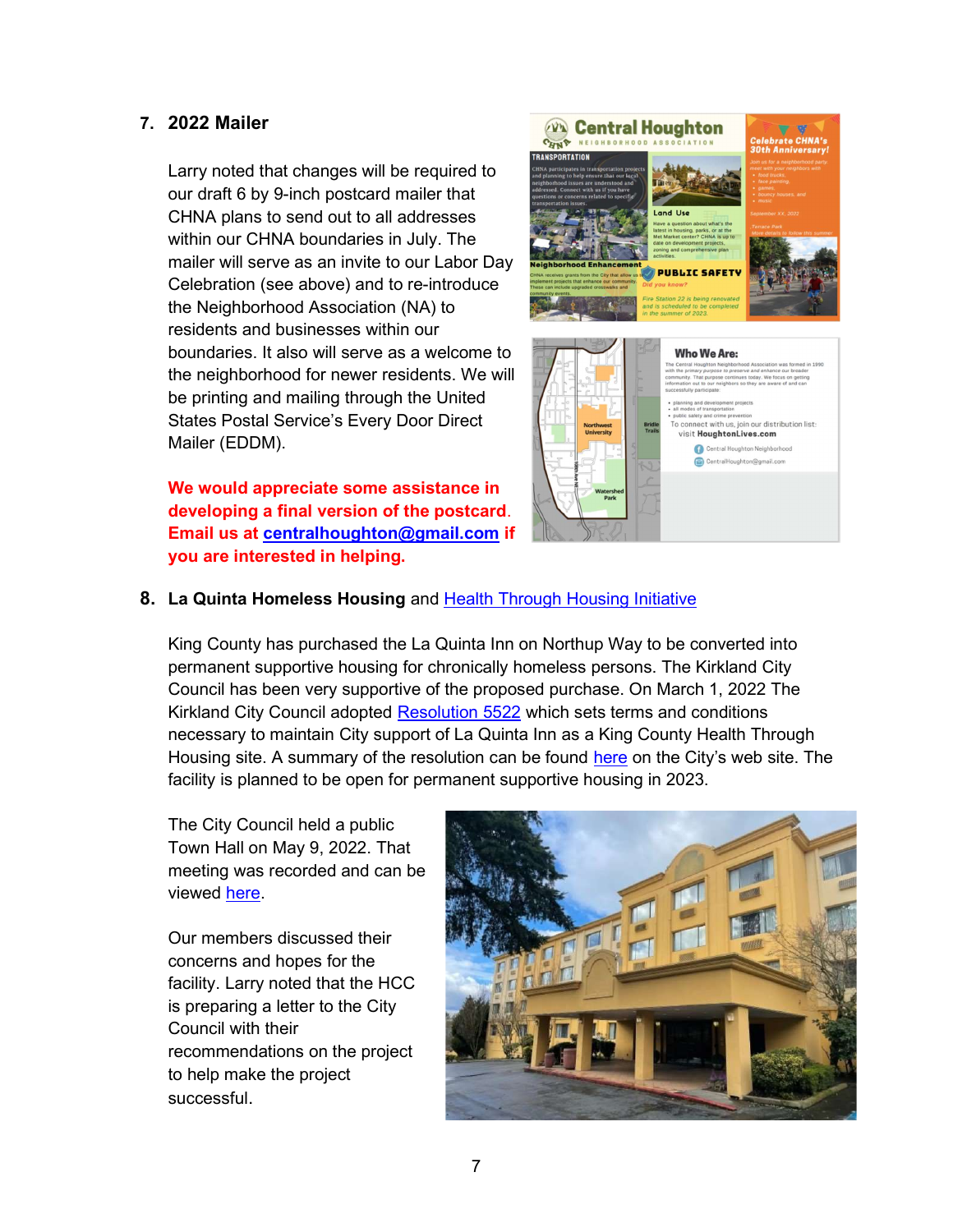#### 9. Other Topics

#### a. National Night Out

National Night Out is a national event to promote partnership between community, law enforcement and fire/aid responders. It also helps neighbors connect with each other. The event is typically scheduled the first Tuesday of August. You can ask for police or fire fighters, City Council members or others to drop by your neighborhood event. Please see Web Page for more information.

b. Fire Station 22 Remodel Web Page

Larry said that the City Council approved the contract for the remodel and expansion of Fire Station 22 (6602 - 108<sup>th</sup> Avenue NE). The project will allow for additional staffing and will provide a decontamination room separated from living quarters. The remodel is scheduled to start soon and be complete in Summer 2023.

While the remodel is in process, fire and aid units will be stationed during the day at the Longhouse offices located on  $NE 68<sup>th</sup>$  Street just east of the Shell service station. Overnight, fire/aid services will be stationed on NE 85<sup>th</sup> Street in Rose Hill.

c. Senior Council Art Show

The Kirkland Senior Council is hosting an art show at the downtown Kirkland Merrill Gardens from May 5-25. It is free and is a chance to take in some Senior Art, from quilts to photography to paintings. Drop on it and enjoy the work of our senior residents!

d. Northeast Recycling and Transfer Station (NERTS) Siting KC Web Site

Larry stated that King County was holding a public meeting on the NERTS project on May 12. In addition, the project Siting Advisory Committee (SAG) will be meeting on Thursday May 19 (6:00-8:30 PM) via Zoom.

Three sites will be selected for the Environmental Impact Statement (EIS) to replace and enhance the existing Houghton Transfer Station. The existing transfer station and the Houghton park-and-Ride lot are the two Kirkland sites. A third site on SR 202 in Woodinville also will be studied in the EIS. Check out the County's NERTS web site for more information on the project and meetings.